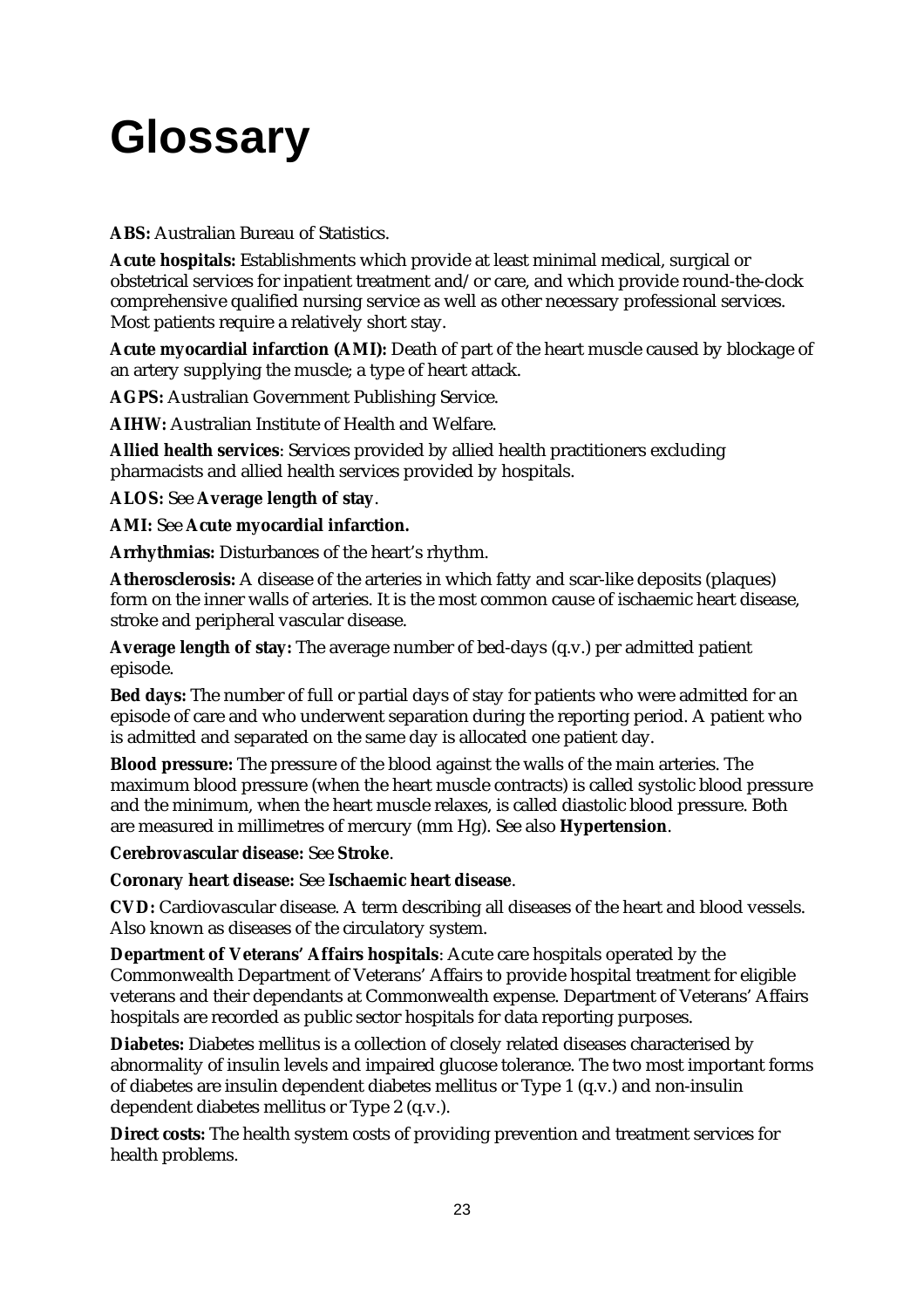**GP:** General practitioner.

**Heart attack:** Occurs when a coronary artery become completely blocked, because a blood clot has formed at a point of narrowing (see **Ischaemic heart disease**). If some heart muscle dies as a result of the lack of blood, the heart attack is referred to as an acute myocardial infarction (q.v.).

**High blood cholesterol:** The risk of cardiovascular disease increases with the total cholesterol level in the blood. Based on the National Heart Foundation's recommendations, high blood cholesterol is defined as 5.5 mmol/L or greater.

## **High blood pressure:** See **Hypertension**.

**Hypertension:** A person is classified as having hypertension or high blood pressure if they have a systolic blood pressure greater than or equal to 160 mmHg and/or a diastolic blood pressure greater than or equal to 95 mmHg or they are currently being treated for hypertension.

## **IDDM:** See **Insulin dependent diabetes mellitus**.

**Incidence:** The number of new cases of a specified disease or condition in a defined time period.

**Indirect costs:** Costs associated with disease and injury other than direct health system costs. These include lost production due to sickness and premature death, as well as costs impacting outside the health care sector (such as caring costs borne by the family, and police and court costs associated with drug abuse, for example).

**Inpatient:** Any person formally admitted by a hospital. Healthy newborn infants are excluded unless they have a stay of more than 10 days, or are the second or subsequent birth in multiple births.

**Institutional:** In this report, denotes the major health care institutions which provide residential care, such as hospitals and nursing homes.

**Insulin dependent diabetes mellitus:** Also referred to as IDDM, Type 1 diabetes or juvenile-onset diabetes. A form of diabetes that most commonly appears under age 40 and is characterised by an absolute insulin deficiency due to the auto-immune destruction of pancreatic islet beta-cells. Type 1 diabetics are prone to ketosis and severe symptoms and are dependent on daily insulin injections to sustain life.

**International Classification of Disease (ICD):** WHO's internationally accepted classification of death and disease — the ninth revision (ICD-9) is currently in use.

**Ischaemic heart disease (IHD):** The most common form of cardiovascular disease, it includes angina and heart attack, and is due to narrowing or blockage of one or more of the coronary arteries which supply the heart with blood. See also **Myocardial infarction**.

**Medical services**: Private medical services excluding those to hospital inpatients. This includes consultations with general practitioners and specialists as well as pathology tests and screening and diagnostic imaging services. It includes services to veterans.

### **NIDDM:** See **Non-insulin dependent diabetes mellitus**.

**Non-inpatient:** Patients not requiring admission to hospital, but who receive treatment in accident and emergency (casualty) departments, undergo short-term specialist treatment (such as minor surgery, radiotherapy or chemotherapy), receive care from a recognised nonadmitted patient service/clinic of a hospital or are treated in their own homes through home nursing programs. Previously referred to as outpatients.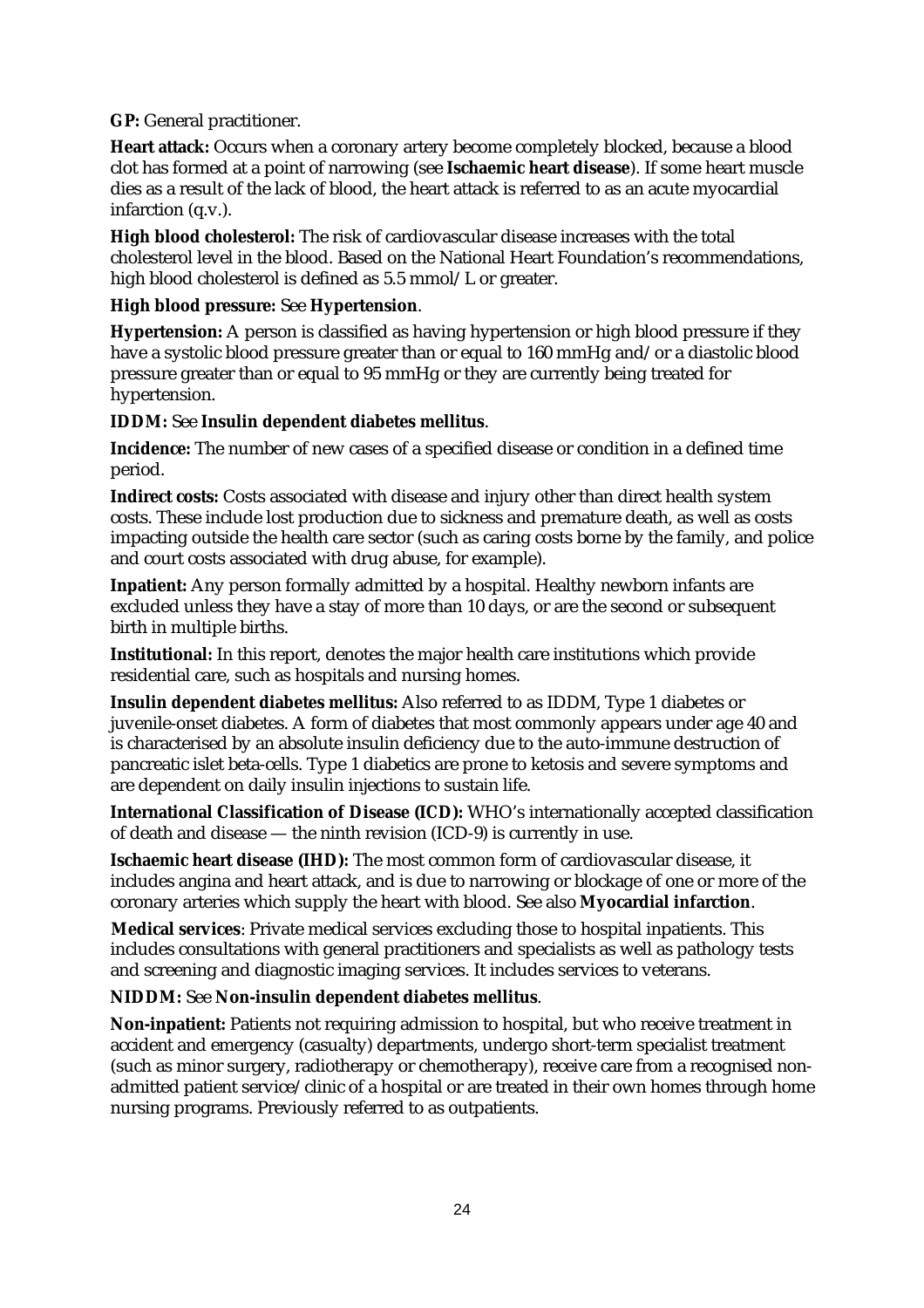**Non-inpatient occasion of service:** Occurs when a patient attends a functional unit of the hospital for the purpose of receiving some form of service, but is not admitted. A visit for administrative purposes is not an occasion of service.

**Non-insulin dependent diabetes mellitus:** Also referred to as Type 2 diabetes or adultonset diabetes. NIDDM constitutes about 85–90% of all diabetes in developed countries and its diagnosis usually occurs after age 40. It can be asymptomatic for many years and persons with NIDDM are not ketosis-prone. Although people with NIDDM are not dependent on insulin injections, insulin may be required to control hypoglycaemia. NIDDM is often, but not always, associated with obesity, and patients need to follow a careful diet and exercise regime.

**Nursing homes:** Establishments which provide long-term care involving regular basic nursing care to chronically ill, frail, disabled or convalescent persons or senile inpatients. In practice, they cater mainly for older people. They must be approved by the Commonwealth Department of Health and Family Services and/or licensed by the State or Territory, or controlled by government departments.

### **Outpatient:** See **Non-inpatient**.

**Over-the-counter drugs (OTC):** Pharmaceutical drugs available without prescription. Examples are cough mixtures, simple analgesics and antacids. Some OTCs can be sold only by pharmacists, but many can be sold through non-pharmacy outlets.

**PBS:** Pharmaceutical Benefits Scheme.

**Peripheral vascular disease:** Is caused by blocked blood flow to the limbs, usually the legs or the feet.

**Pharmaceutical drugs:** Includes prescription drugs and over-the-counter medicines.

**Prescription drugs:** Pharmaceutical drugs available only on the prescription of a registered medical practitioner. These drugs are also known as Schedule Four (or S-4) drugs after the schedule to the State and Territory Acts of Parliament that regulates the sale and distribution of poisons and drugs. Prescription drugs are available only from pharmacists who are regulated by State and Territory laws whether they work in community or in hospital pharmacies.

**Prevalence:** The number of cases of a given disease or condition present in a given population at a given time. See also: **Incidence**.

**Prevention:** Refers to all health system activities relating to the primary prevention of diseases and injury, including screening for asymptomatic disease within the hospital and medical sectors.

**Private hospitals:** Privately owned and operated institutions approved by the Commonwealth Department of Health and Aged Care. Private hospitals cater only for private patients who are treated by a doctor of their own choice and are charged fees for accommodation and medical services. Private hospitals can be classified as acute or psychiatric on the basis of the proportion of acute inpatient services provided.

**Psychiatric hospitals:** Establishments devoted primarily to the treatment and care of inpatients with psychiatric, mental, or behavioural disorders.

**Public health:** The programs, services, and institutions, outside the treatment sectors of the health system, which emphasise the prevention of disease and the health needs of the population as a whole.

**Public hospitals:** As determined by the State or Territory health authority, and includes both recognised and non-recognised hospitals. Recognised hospitals are those nominated by